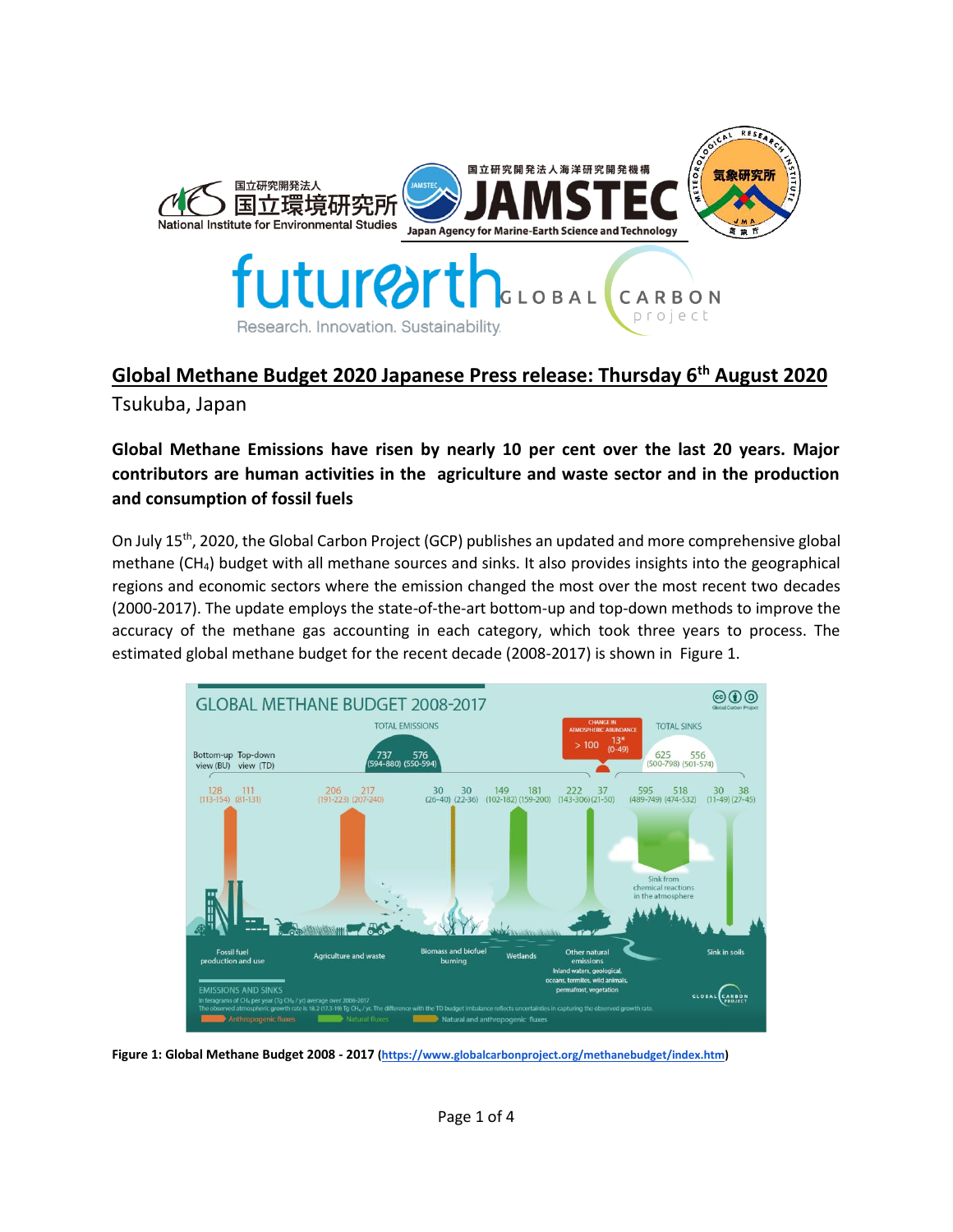The study also shows the emission rate has increased by 9 % (about 50 million tons of CH<sub>4</sub> per year) between the reference period (2000-2006) and the last year of the presented budget (2017). This increase in methane emissions is completely attributed to the increase in anthropogenic emissions which account for 60% of the total methane emissions. The rest comes from natural sources which have not changed over the past two decades despite their diversity: wetland, lakes, reservoirs, termites, geological sources, hydrates etc.

The sectors that primarily contributed to this increase are the fossil fuel sector (production and consumption) and activities in agriculture and waste sectors. The findings highlight the requirement for strong mitigation in these sectors.

Methane  $(CH_4)$  is the second most important greenhouse gas contributing to human-induced climate change after carbon dioxide ( $CO<sub>2</sub>$ ). In 2017, the level of methane in the atmosphere was over 150% higher than pre-industrial times (circa. 1750). Methane is responsible for 23% of the global warming produced by all greenhouse gases and although it has a shorter lifetime than carbon dioxide (about ten years in the atmosphere), methane has a Global Warming Potential 28 times larger than carbon dioxide over a time horizon of 100 years (GWP-100). On unit mass comparison, the global-warming potential of one tonne of atmospheric methane is similar to that of around 86 tonnes of carbon dioxide over a 20-year period.

Regionally, we find emission increases in agriculture, waste, and fossil fuel sectors from southern and southeastern Asia, including China. There are also increases in the fossil fuel sector of the United States. Conversely, Europe is the only region with a decrease in Methane emission.

### **Regional differences: Rises of emission in Africa, Asia, and the USA; a drop in Europe**

Geographically, 64% of global methane emissions originate from the Tropics (<30°N), 32 % from the Northern mid-latitudes (30°N-60°N) and only 4% from the Northern high latitudes (> 60°N).

Comparing the methane emission between the period 2000-2006 and the year 2017 at the regional level, we find a significant increase in emission in the following regions: 1) Africa and the Middle East 2) China, 3) South Asia and Oceania, and 4) North America. Standing out among others, Europe is the only region where emissions have decreased. Its decrease is primarily the result of changes in practices within the agriculture and waste sectors.

There are also differences in emission sources per region; for instance, in Africa and Asia (except China), the agriculture and waste sector are the major sources followed by fossil fuel consumption. In contrast, fossil fuel consumption is the largest source of emission in China and North America.

# **Emission increase results in higher atmospheric methane concentrations**

The rise of methane emission means the need for a considerable effort to reduce methane emissions to meet the Paris Agreement target. The current anthropogenic methane emissions trajectory is within the two warmest IPCC-AR5 scenarios, i.e., RCP8.5 and RCP6.0, corresponding to temperature increases above 3°C by the end of this century. The Paris Agreement's target is at 1.5-2°C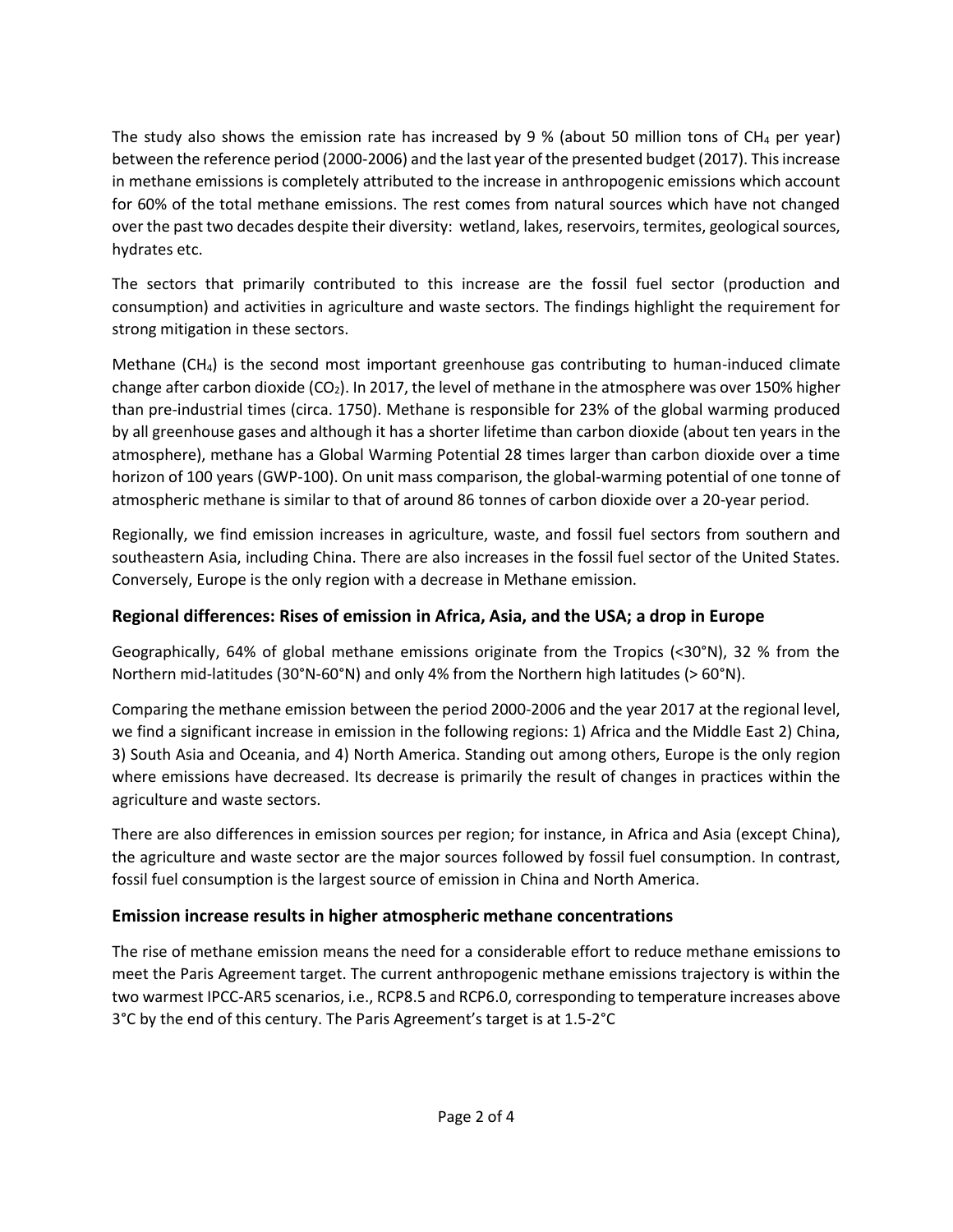### **International collaboration, with contributions from Japan**

The Global Methane Budget is part of the Global Carbon Project efforts to develop a complete picture of the greenhouse gases cycles by establishing complete, consistent scientific knowledge to support policy discussion and actions to mitigate greenhouse gas emissions to the atmosphere. The study was conducted by an international research team from 91 scientists & 69 research organizations from around the world. These include ten scientists from three Japanese organizations (NIES, JAMSTEC and MRI). Japanese institutions also provided atmospheric methane observations at monitoring stations and by the Greenhouse gas Observing SATellite (GOSAT) for use in the emission estimates. Two peer-reviewed articles were published on July 15th in the journals Environmental Research Letters and Earth System Science Data (see details at the end).

---------------end

**The Global Carbon Project** is an international research project within the Future Earth research initiative on global sustainability. It aims to develop a comprehensive picture of the global carbon cycle, including both its biophysical and human dimensions together with the interactions and feedbacks between them.

### **NOTES: Press release: EMBARGO: Wednesday 15 July 2020, 9:01 Japan time**

#### **1. Contact point**

Global Carbon Project, Tsukuba office National Institute for Environmental Studies 16-2 Onogawa, Tsukuba, Ibaraki 305-8506 JAPAN <http://www.cger.nies.go.jp/gcp/index.html> +81-29-850-2672 **Interview and Scientific enquiry**: Akihiko Ito (itoh@nies.go.jp) and Toshinobu Machida (tmachida@nies.go.jp) Administration[: ojima.yukako@nies.go.jp](mailto:ojima.yukako@nies.go.jp) ; [jittrapirom.peraphan@nies.go.jp](mailto:jittrapirom.peraphan@nies.go.jp)

#### **2. Social Media**

- Twitter: @gcarbonproject, #methanebudget
- Facebook: <https://www.facebook.com/globalcarbonproject>

# **3. Publications:**

This press release is part of the Global Methane Budget 2020, the periodical update by the Global Carbon Project. It is based on the analyses:

● Saunois et al. (2020) The Global Methane Budget 2000-2017. *Earth System Science Data*. *<https://doi.org/10.5194/essd-12-1561-2020>*